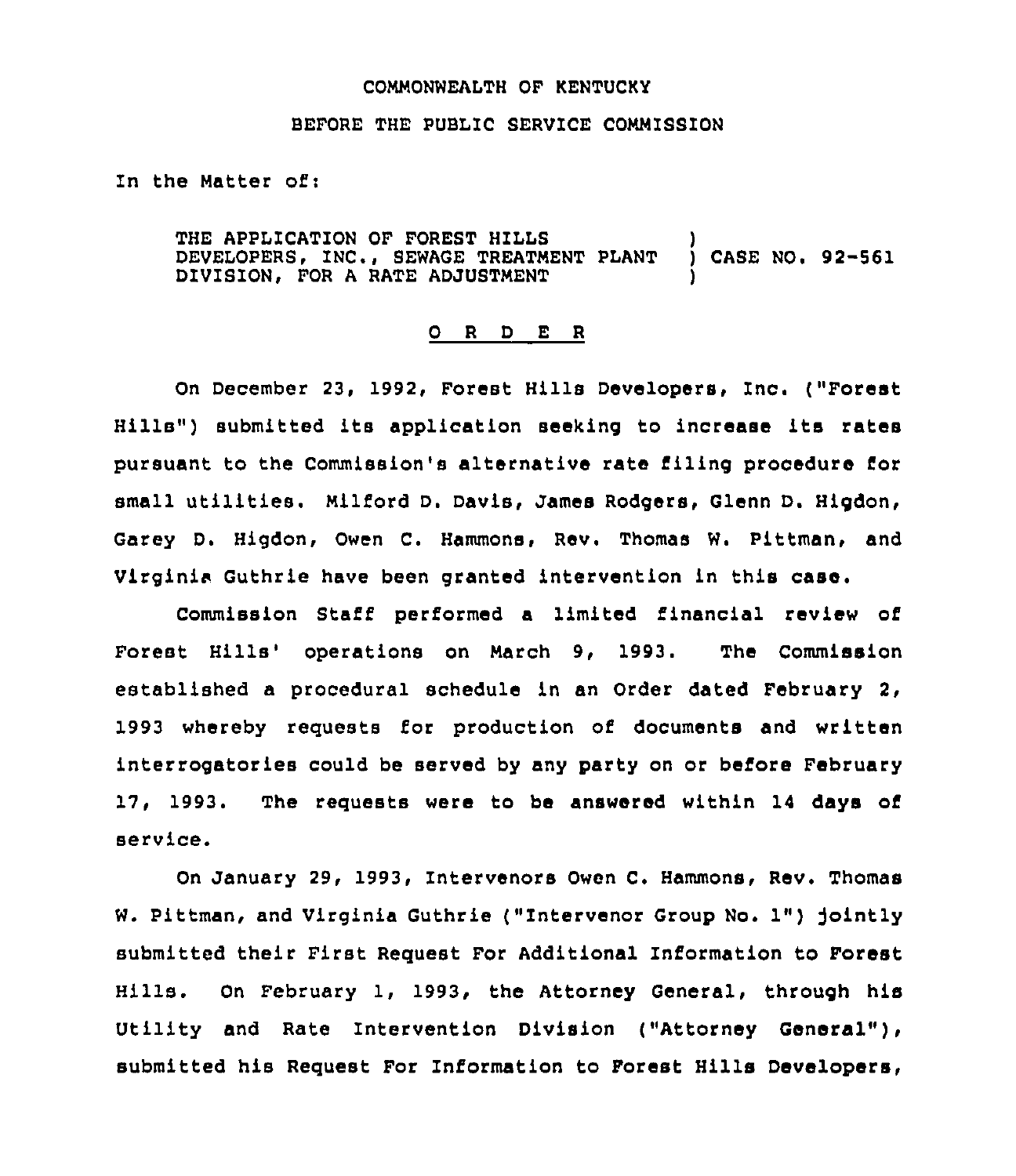Inc. Sewage Treatment Plant Division. Neither of these requests ware ever answered by Forest Hills.

The Commission modified the February 2, 1993 procedural Order on May 24, 1993, ordering that requests for production of dcouments and written interrogatories should be served on or before March 31, to be answered no later than April 14, 1993. To date, Forest Hills has not answered either of the requests it received from the other parties.

On April 20, 1993, the Attorney Qeneral filed a Notion to Compel and Notion For Extension with the Commission. Alternatively, the Attorney General requested that this case be dismissed. On April 21, 1993, the Attorney General submitted his Supplemental Request For Production Of Documents And Supplemental Written Interrogatories in the event his April 20, 1993 motions are not granted. On April 22, 1993, Intervenor Qroup No, <sup>1</sup> filed its Motion to Compel and Motion For Extension wherein it alternatively requests this case be dismissed,

The Commission finds that Forest Hills' lack of response in proceeding with this case has twice rendered it impossible for the other parties to comply with the Commission's procedural Order. The Commission further finds that Forest Hills' apparent lack of interest in its own rate increase request has resulted in an unnecessary expenditure of the other parties' time, money, and other resources.

IT IS THEREFORE ORDERED that this case will be dismissed without prejudice within five days from the date of this Order

 $-2-$